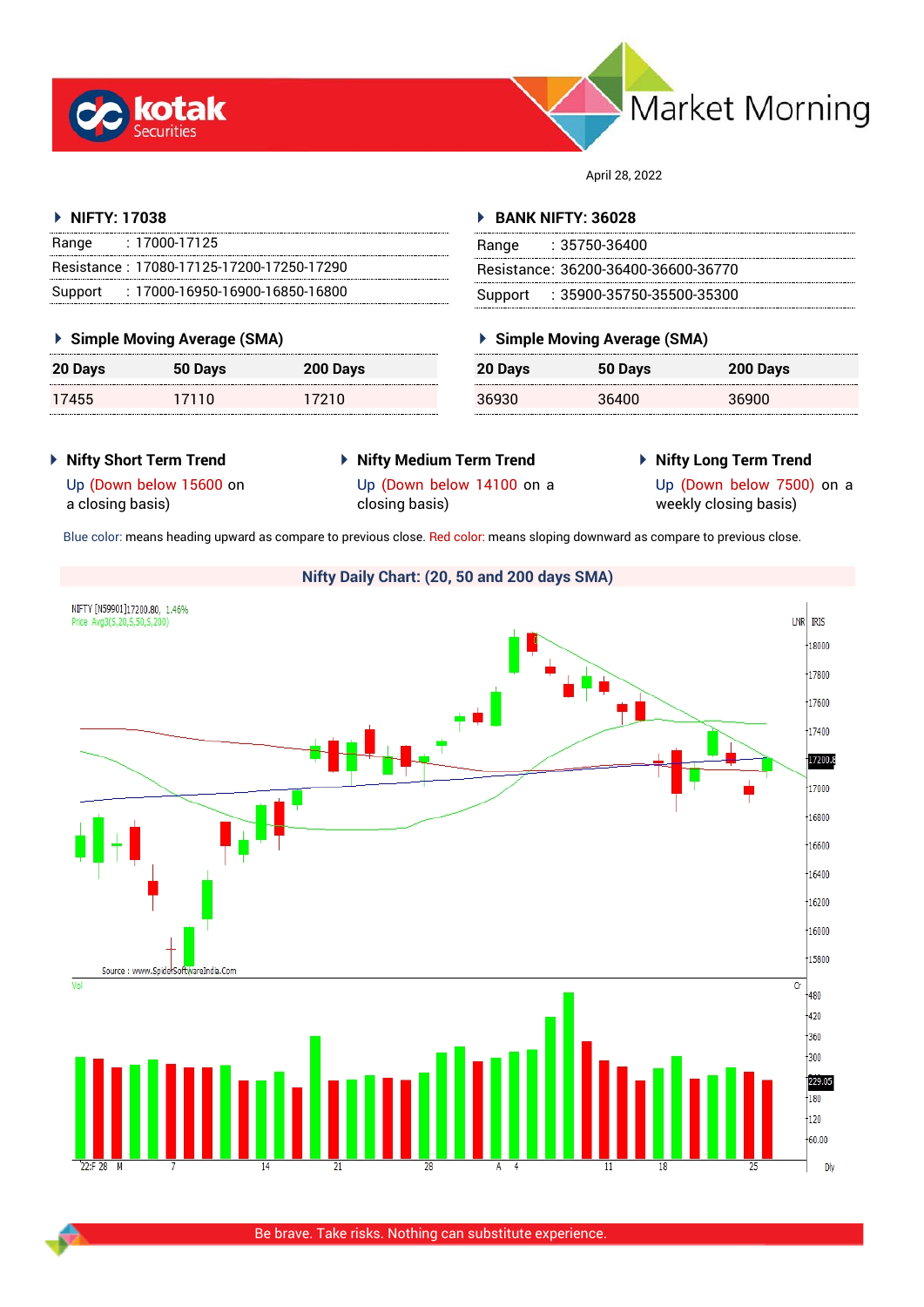#### **Market Analysis**

Sensex was down by 537. On Wednesday, the Nifty/Sensex opened with a gap down and maintain a negative **Nifty/Sensex Daily View:** The Benchmark indices corrected sharply, the Nifty ends 160 points lower while the stance throughout the day. Among Sectors, all the major sectoral indices traded in the red, but financial stocks lost the most, shedding over 1.5 per cent. Technically, the market is witnessing non-directional activity, once again, the index succeeds to close below 50 days SMA and post-gap down opening, it has formed a bearish candle. For the traders now, 17125/57400 would be the immediate resistance level. if the index clears the resistance of 17125/57400 then it may hit the level of 17200/57700. However, trading below 17000/56900 could increase further weakness. Below 17000/56900 chance of hitting 16900-16850/56600-56400 would turn bright.

# **RATING SCALE (PRIVATE CLIENT GROUP)**

| <b>BUY</b>             |     | - A condition that indicates a good time to buy a stock. The exact circumstances of the signal will be determined by the indicator that an<br>analyst is using. |
|------------------------|-----|-----------------------------------------------------------------------------------------------------------------------------------------------------------------|
| SELL                   | $-$ | A condition that indicates a good time to sell a stock. The exact circumstances of the signal will be determined by the indicator that an<br>analyst is using.  |
| <b>Stop Loss Order</b> | $-$ | An instruction to the broker to buy or sell stock when it trades beyond a specified price. They serve to either protect your profits or<br>limit your losses.   |

#### **FUNDAMENTAL RESEARCH TEAM (PRIVATE CLIENT GROUP)**

Head of Research Auto & Auto Ancillary Transportation, Paints, FMCG Banking & Finance [shrikant.chouhan@kotak.com](mailto:shrikant.chouhan@kotak.com) arun.agarwal@kotak.com agarwal.amit@kotak.com Hemali.Dhame@kotak.com

**Jatin Damania Purvi Shah Rini Mehta K. Kathirvelu** Metals & Mining, Midcap Pharmaceuticals Research Associate Support Executive Research Associate jatin.damania@kotak.com [purvi.shah@kotak.com](mailto:purvi.shah@kotak.com) rini.mehta@kotak.com [k.kathirvelu@kotak.com](mailto:k.kathirvelu@kotak.com) +91 22 6218 6440 +91 22 6218 6432 +91 80801 97299 +91 22 6218 6427

**Sumit Pokharna** Pankaj Kumar Oil and Gas, Information Tech Construction, Capital Goods & Midcaps sumit.pokharna@kotak.com pankajr.kumar@kotak.com

+91 22 6218 5408 +91 22 6218 6443 +91 22 6218 6439 +91 22 6218 6433

+91 22 6218 6438 +91 22 6218 6434

**Shrikant Chouhan Arun Agarwal Amit Agarwal, CFA Hemali Dhame**

**TECHNICAL RESEARCH TEAM (PRIVATE CLIENT GROUP)**

**Shrikant Chouhan Amol Athawale Sayed Haider**

[shrikant.chouhan@kotak.com](mailto:shrikant.chouhan@kotak.com) [amol.athawale@kotak.com](mailto:amol.athawale@kotak.com) Research Associate +91 22 6218 5408 +91 20 6620 3350 [sayed.haider@kotak.com](mailto:sayed.haider@kotak.com)

+91 22 62185498

## **DERIVATIVES RESEARCH TEAM (PRIVATE CLIENT GROUP)**

+91 22 6218 5497 +91 33 6615 6273

**Sahaj Agrawal Prashanth Lalu Prasenjit Biswas, CMT, CFTe** [sahaj.agrawal@kotak.com](mailto:sahaj.agrawal@kotak.com) [prashanth.lalu@kotak.com](mailto:prashanth.lalu@kotak.com) [prasenjit.biswas@kotak.com](mailto:prasenjit.biswas@kotak.com)